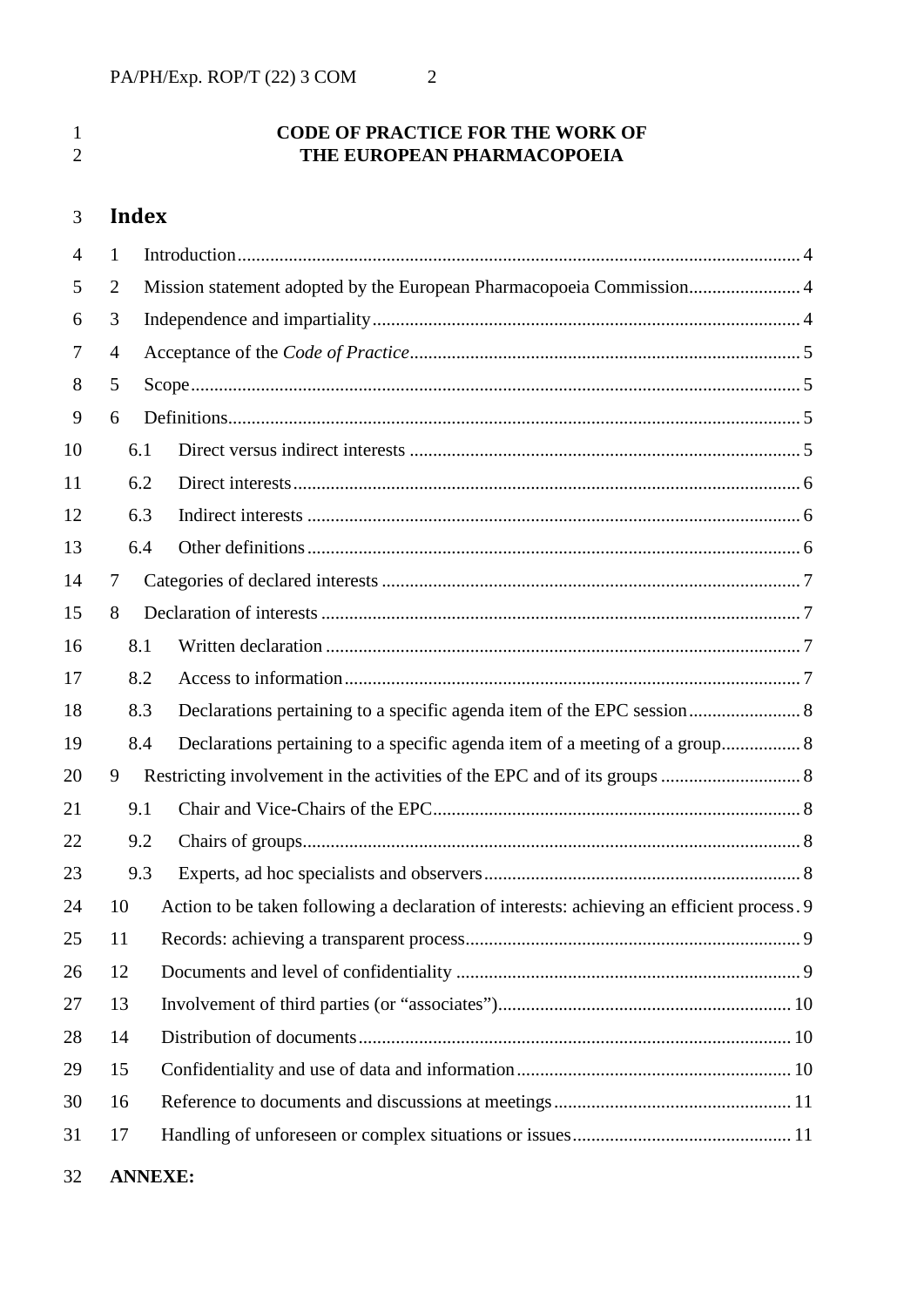1 **1.** Handling of unforeseen or complex situations: Best practice recommendations

 $\frac{1}{2}$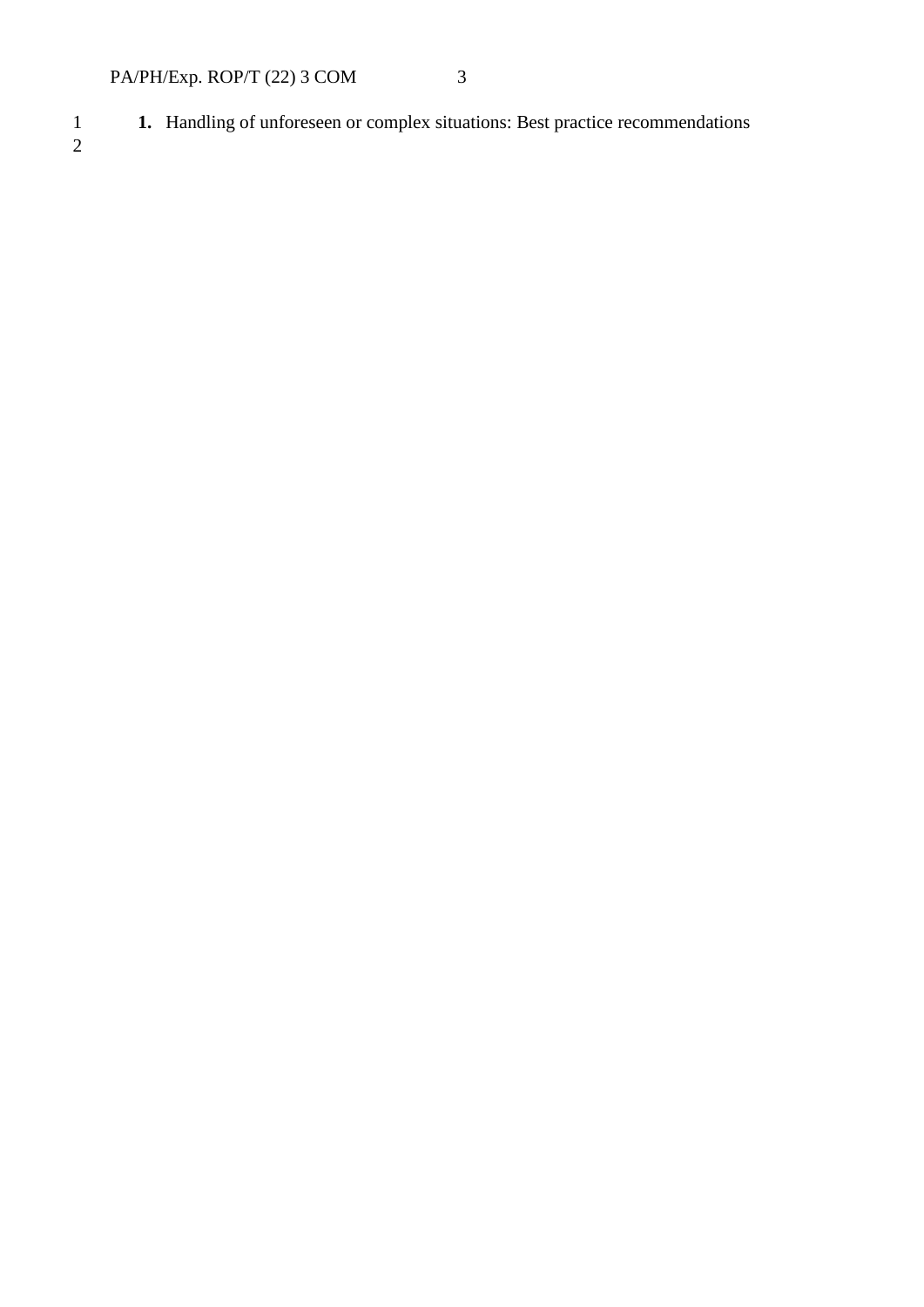*All references in this Guide for Work to functions, titles or positions shall be construed as applying equally to men and women.*

#### <span id="page-2-0"></span>**1 Introduction**

 This *Code of Practice* sets out the rules to be followed by individuals taking part in the work of the European Pharmacopoeia (Ph. Eur.), as defined under *5. Scope*, if they hold and therefore must declare interests in the pharmaceutical or an associated industry. The *Code* also provides guidance on holding and declaring other relevant interests, on how interests that

- have been declared will be managed, and on maintaining the confidentiality of documents.
- Unlike the Committee on Human Medicinal Products (CHMP) and similar committees of the European Medicines Agency (EMA), the European Pharmacopoeia Commission (EPC) is not involved in licensing matters but promotes public health by providing recognised common quality standards for medicines and their ingredients in the form of the Ph. Eur. The EPC adopts the monographs, general chapters and other texts of the Ph. Eur. that are published in the Ph. Eur. and that become legally binding in all signatory parties to the *Convention on the Elaboration of a European Pharmacopoeia*. Its members are therefore not prohibited from holding interests in the pharmaceutical or an associated industry but they must comply with this *Code* in declaring those interests and during their participation in the work.
- Whilst decisions relating to the standard-setting process of the Ph. Eur. must be impartial, they must be taken by informed, skilled, experienced professionals who are well regarded in their respective fields. It is to be expected that many experts in the field of standards for pharmaceutical substances and products will have, or have had, connections with the pharmaceutical or an associated industry and/or other commercial organisations whose business is relevant to the work of the EPC and its groups of experts and working parties (hereinafter 'groups'), and this may have an impact on their impartiality.
- To reassure the contracting parties and the public that the decisions of the EPC are impartial and for reasons of transparency, it is important to have in place a robust policy governing the declaration and management of relevant interests.
- This *Code of Practice* complements the *Rules of Procedure of the European Pharmacopoeia*
- and should be read in conjunction with the *Guide for Work of the European Pharmacopoeia*
- and the *Privacy Statement of the European Pharmacopoeia.*
- "Individuals taking part in the work of the European Pharmacopoeia" shall be understood as non-EDQM staff members.

#### <span id="page-2-1"></span>**2 Mission statement adopted by the European Pharmacopoeia Commission**

 The mission statement adopted by the EPC is included in the *Introduction* to the current edition of the Ph. Eur.

#### <span id="page-2-2"></span>**3 Independence and impartiality**

- Independence and impartiality are fundamental principles imposed on any public authority or institute, or any persons working for those bodies with a public health duty. The members of
- the EPC and its groups who participate in the elaboration of the Ph. Eur. automatically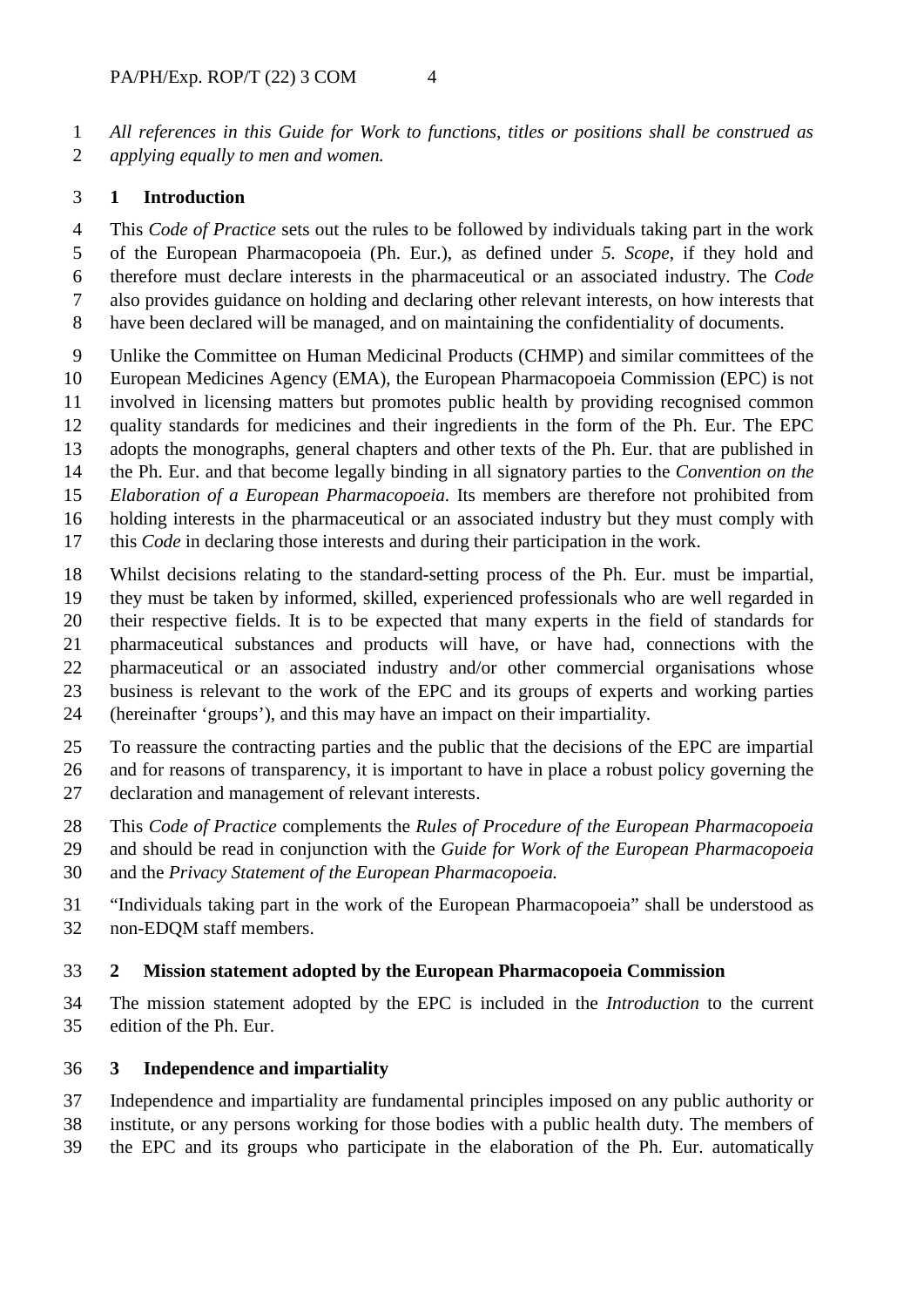acquire this status. Their ethical principles and impartiality underpin the quality, legitimacy and credibility of the system of elaboration of European standards for medicinal products.

## <span id="page-3-0"></span>**4 Acceptance of the** *Code of Practice*

 Prior to their appointment, individuals taking part in the work of the Ph. Eur. provide a written undertaking to respect this *Code of Practice* (see EDQM Form 226).

## <span id="page-3-1"></span>**5 Scope**

 Individuals taking part in the work of the Ph. Eur. respect its primary responsibility in the protection of public health for the common interest of the Ph. Eur. Contracting Parties, as described in the mission statement.

- This *Code of Practice* applies to the individuals taking part in the work of the Ph. Eur., i.e.:
- 11 the Chair of the EPC,
- 12 the Vice-Chairs of the EPC,
- delegations and observers of the EPC,
- members of groups of the EPC,
- substitutes for experts (as defined in the *Guide for Work*).

 Members of groups of the EPC are defined as the Chair, the experts, the *ad hoc* specialists and the observers.

The principles laid down in §12 to 17 as well as in Annex 1 also apply to National

<span id="page-3-2"></span>Pharmacopoeia Authorities (NPAs).

## **6 Definitions**

- <span id="page-3-3"></span>*6.1 Direct versus indirect interests*
- Interests may be either direct or indirect.
- Direct interests are:
- 24 employment with the pharmaceutical or an associated industry,
- 25 − consultancy to the pharmaceutical or an associated industry,
- 26 − financial interests.
- Indirect interests in the pharmaceutical or an associated industry are:
- 28  $-$  grants or other funding awarded to an organisation/institution,
- 29 − interests related to close family members.
- Each of these interests is further defined below. However, it should be emphasised that some
- of these definitions cannot cover all possible scenarios.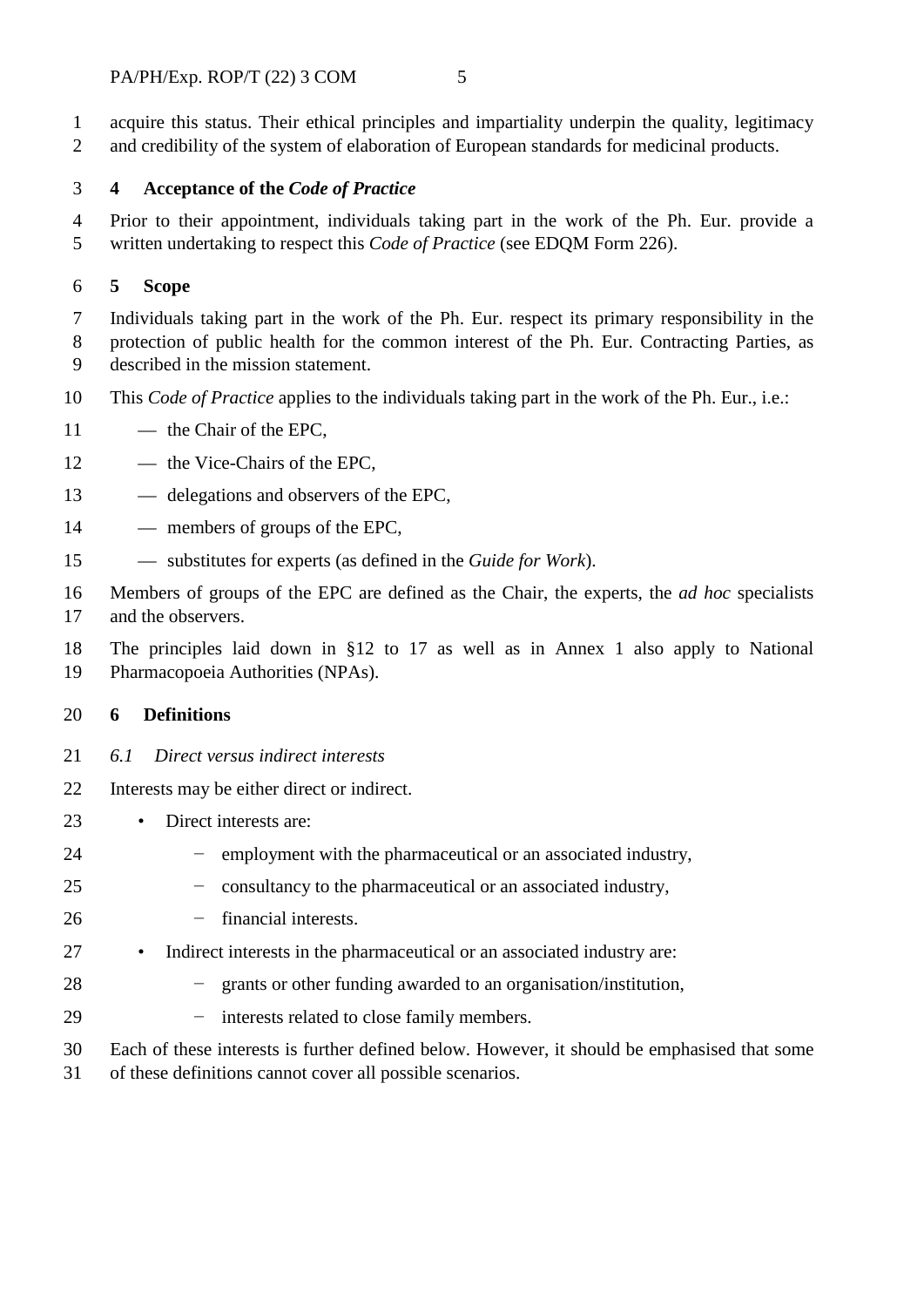## <span id="page-4-0"></span>*6.2 Direct interests*

- **Employment with the pharmaceutical or an associated industry** shall mean: any form of occupation, part-time or full-time, paid or unpaid, in a pharmaceutical or associated industry.
- **Consultancy to the pharmaceutical or an associated industry** shall mean: any activity where the individual taking part in the work of the Ph. Eur. provides consultancy services/business advice to the pharmaceutical or an associated industry regardless of contractual arrangements or any form of remuneration.
- **Financial interests** shall mean any economic stake in the pharmaceutical or an associated industry including:
- − Holding of stocks and shares, stock options, equities, bonds and/or partnership interest in the capital of the aforementioned pharmaceutical or associated industry. The holding of financial interests through an investment fund, pension fund and/or interests in non-nominal unit trusts or similar arrangements need not be declared provided that they are diversified (i.e. not exclusively based on the pharmaceutical sector) and independently managed (i.e. the individual has no influence on their financial management).
- − Intellectual property rights including patents, trademarks, know-how and/or copyrights relating to a medicinal product owned by the individual or of which 20 the individual is a direct beneficiary.
- <span id="page-4-1"></span>*6.3 Indirect interests*
- **Grant or other funding awarded to an organisation/institution** shall mean: any funding received from the pharmaceutical or an associated industry by an organisation/institution to which the individual taking part in the work of the Ph. Eur. belongs, or for which he performs any kind of activity, and which is used to support any activity of the expert whether or not it is related to research work.
- **Interests related to close family members**: shall mean known interests of close family members.
- <span id="page-4-2"></span>*6.4 Other definitions*
- There are a number of other definitions relevant to the EDQM's policy:
- **Close family members** shall mean: first-line members of the family of the individual taking part in the work of the Ph. Eur. (i.e. a spouse or partner, children and parents).
- **Pharmaceutical or an associated industry** shall mean: any legal or natural person whose focus is to research, develop, manufacture, control, market and/or distribute medicinal products and their ingredients. For the purposes of this policy, the definition includes companies to which the aforementioned activities are subcontracted.
- In this regard, consultancy companies providing advice or services relating to the above activities, fall under the definition of the pharmaceutical or an associated industry.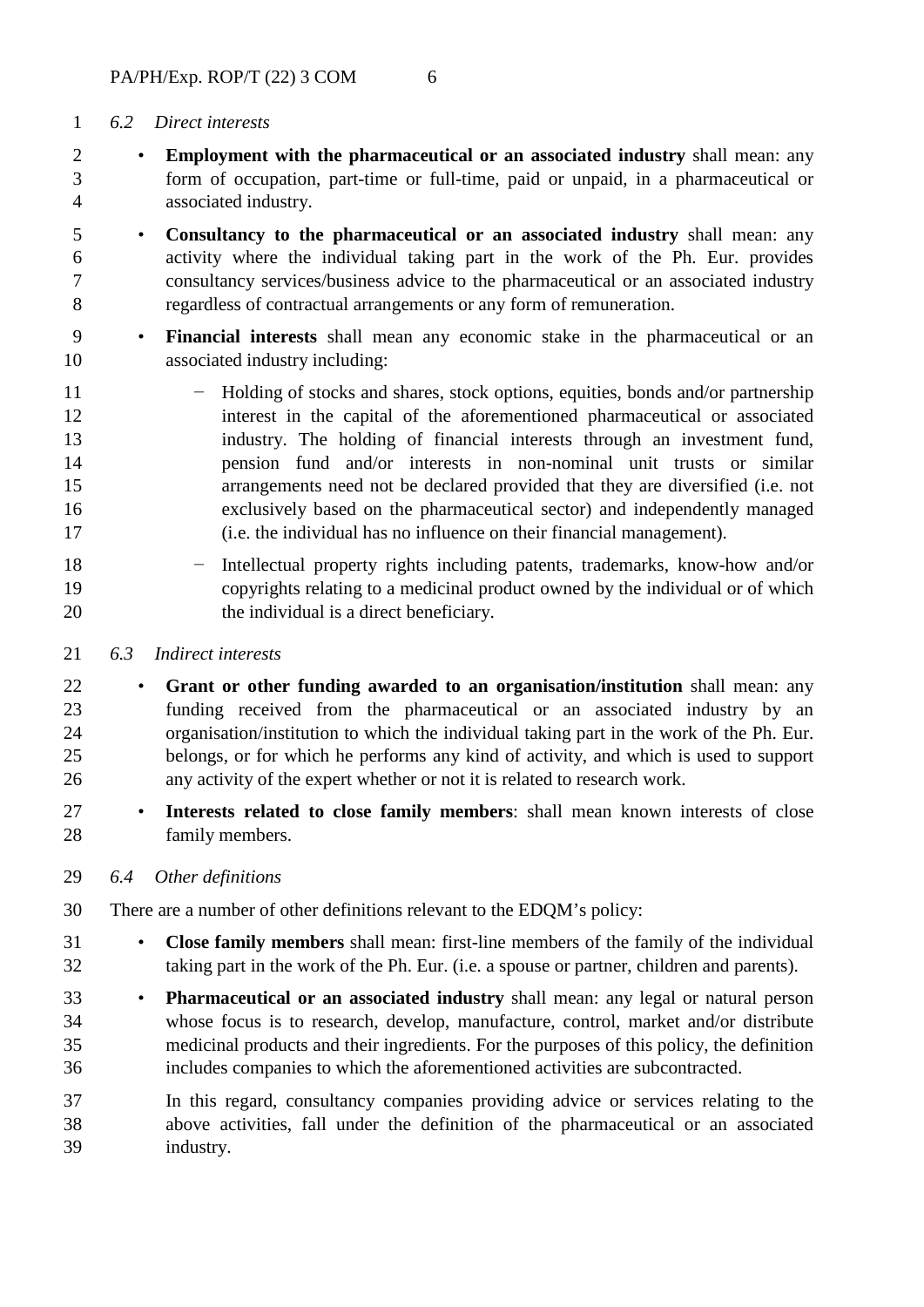Legal or natural persons that do not fall within the scope of the above definition but (i) control (i.e. own a majority stake in, or otherwise exercise a significant influence in the decision-making processes of the relevant pharmaceutical or associated industry), (ii) are controlled by or (iii) are under common control of the pharmaceutical or associated industry, shall be considered as pharmaceutical and associated industries for the purposes of this policy.

 Independent researchers and research organisations including universities and learned societies are excluded from the scope of the present definition.

## <span id="page-5-0"></span>**7 Categories of declared interests**

- The declared interests can be categorised as follows:
- Category 1: Direct interests
- Category 2:
- − Indirect interests.
- − Any other matter that is not listed in Category 1 and that could affect impartiality or could reasonably be perceived to do so.
- Category 3:
- 17 − Any other matter that might be of interest for transparency purposes, e.g. working for or providing expert advice to another standardisation body or to non-European pharmacopoeias, former employment in the pharmaceutical or an associated industry.
- <span id="page-5-1"></span>**8 Declaration of interests**
- <span id="page-5-2"></span>*8.1 Written declaration*

 All parties within the scope of this *Code* are required to make a full declaration of interests that are known and could have an influence on impartiality, using the standard form provided (see EDQM Form 226). The written declaration of interests must be submitted prior to appointment.

 The written declaration must be updated to reflect any significant changes in the individual's interests arising during his period of tenure. Such information shall be provided in writing, prior to attendance at the next meeting or session and a regular update of the declaration of

- interests will be requested by the EDQM.
- <span id="page-5-3"></span>The written declaration is kept by the EDQM.
- *8.2 Access to information*
- All completed declarations of interests may be consulted at the EDQM by submitting a
- request via the EDQM HelpDesk. More information on this can be found in the *Privacy Statement of the European Pharmacopoeia*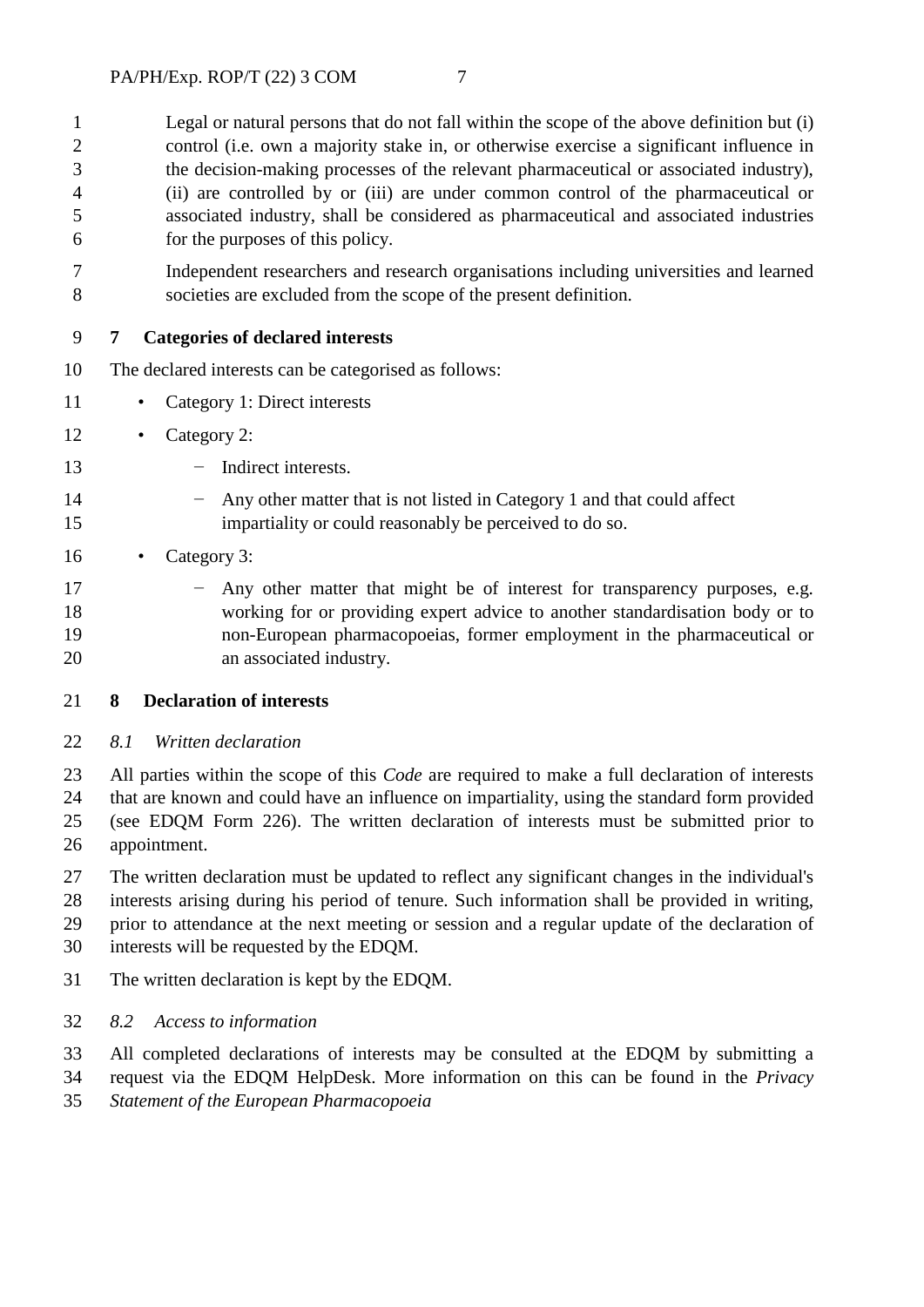$PA/PH/Exp$ . ROP/T (22) 3 COM 8

## <span id="page-6-0"></span>*8.3 Declarations pertaining to a specific agenda item of the EPC session*

 Where an individual taking part in the work of the Ph. Eur. (including observers) has an interest in an agenda item, this shall normally be declared in advance of an EPC session, attached to the agenda and recorded in the meeting report. The Chair, in consultation with the Secretariat, is responsible for handling declarations of interests identified during sessions, and resolving the outcomes.

## <span id="page-6-1"></span>*8.4 Declarations pertaining to a specific agenda item of a meeting of a group*

 Where an individual taking part in the work of the Ph. Eur. (including observers) has an interest in an agenda item, this shall be declared during the meeting of the group and recorded in the meeting report. The Chair, in consultation with the Secretariat, is responsible for handling declarations of interests identified during meetings, and resolving the outcomes.

## <span id="page-6-2"></span>**9 Restricting involvement in the activities of the EPC and of its groups**

Involvement of the individual in such activities takes into account the following factors:

- 14 the nature of the declared interest,
- the type of activity.
- As a general principle, depending on the activity within the Ph. Eur., different rules apply:
- The requirements for the Chair and the Vice-Chairs of the EPC and the Chairs of groups are stricter than for experts, *ad hoc* specialists and observers.
- The requirements are also stricter for the Chair and the Vice-Chairs of the EPC than for the Chairs of groups.
- <span id="page-6-3"></span>*9.1 Chair and Vice-Chairs of the EPC*

 The Chair and Vice-Chairs of the EPC must not hold Category 1 interests. They may hold Category 2 and 3 interests but must declare them.

<span id="page-6-4"></span>*9.2 Chairs of groups* 

 A Chair of a group may hold Category 1, 2 and 3 interests but must declare them. However, where the Chair has a direct interest in an agenda item, this may create a conflict of interest for him in the performance of his duties. In this case, the duties of the Chair shall be carried out by an expert from the group who does not have a direct interest in the matter in question.

Such cases shall be identified during the preparatory meeting held prior to the group meeting

and the actions and decisions to be taken discussed with the Secretariat. The expert who shall

replace the Chair for the pre-defined agenda item(s) will be proposed by the Secretariat and

approved by the group members.

## <span id="page-6-5"></span>*9.3 Experts, ad hoc specialists and observers*

Experts, *ad hoc* specialists and observers of a group may hold Category 1, 2 and 3 interests ,

but must declare them.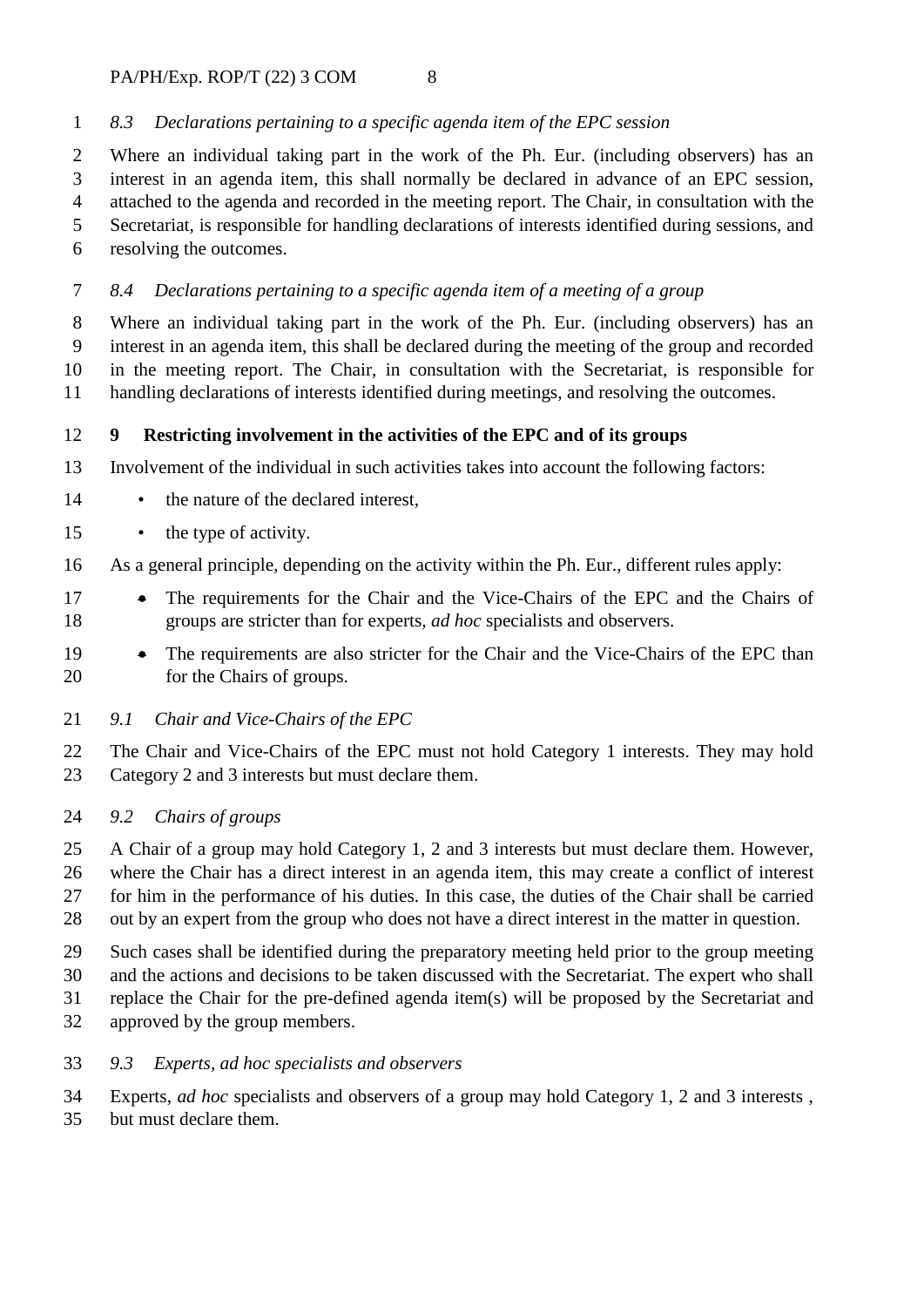## <span id="page-7-0"></span>**10 Action to be taken following a declaration of interests: achieving an efficient process**

 The EDQM screens declared interests proactively in order to identify possible impediments to taking part in the work of the Ph. Eur. as early as possible, i.e. before a nomination is forwarded to the Commission for approval or before a meeting or session takes place.

 Where an individual in a meeting or session declares an interest in an agenda item, the Chair shall inform all participants. This person may participate in the discussion provided there is transparency on his declared interest, but may not take part in the decision.

 It is the role of the Chair, with the support of the Secretariat, to manage any conflicts of interest that may arise during sessions or meetings and to ensure the impartiality of the decision.

#### <span id="page-7-1"></span>**11 Records: achieving a transparent process**

The EDQM keeps a record of:

- the names of individuals who declared interests at the time of their appointment or thereafter, together with the declaration of interests;
- the names of those who have declared interests at a meeting or session; this information is recorded in the meeting report together with details of the interest declared (product, company); the report also indicates whether the individual took part 18 in the proceedings.

## <span id="page-7-2"></span>**12 Documents and level of confidentiality**

 Any document distributed by the EDQM is for use by the intended recipient and shall not be disclosed to third parties (see §13), except as described in this *Code* (see especially §14).

- The two levels of confidentiality for documents are typically as follows:
- "**SECRET**": this is the standard or "default" level. This level applies to all documents issued or sent by the Secretariat except those covered by the higher level of confidentiality.
- **"INDUSTRIAL PROPERTY"**: This higher level of confidentiality applies to documents related to Procedure 4 that contain data entrusted to the EDQM/Ph. Eur. by the innovator (data owner). As stated in the *Guide for Work* (see Annex 3, Procedure 4) access to such documents is restricted to the relevant groups, composed of representatives of competent authorities, and EDQM staff members involved in the work of these groups.
- At the request of the data owner, the higher level of confidentiality may also be applied to documents other than those pertaining to Procedure 4, e.g., if the data owner perceives that a document contains trade secrets. See also §15.
- At the request of an NPA or a member of the EPC, the classification of documents initially defined as "Industrial Property" could be downgraded to "Secret" once the relevant draft monograph has been published in Pharmeuropa. The consent of the data owner to reclassify the data would be sought at the time of adding the item to the Ph. Eur. work programme.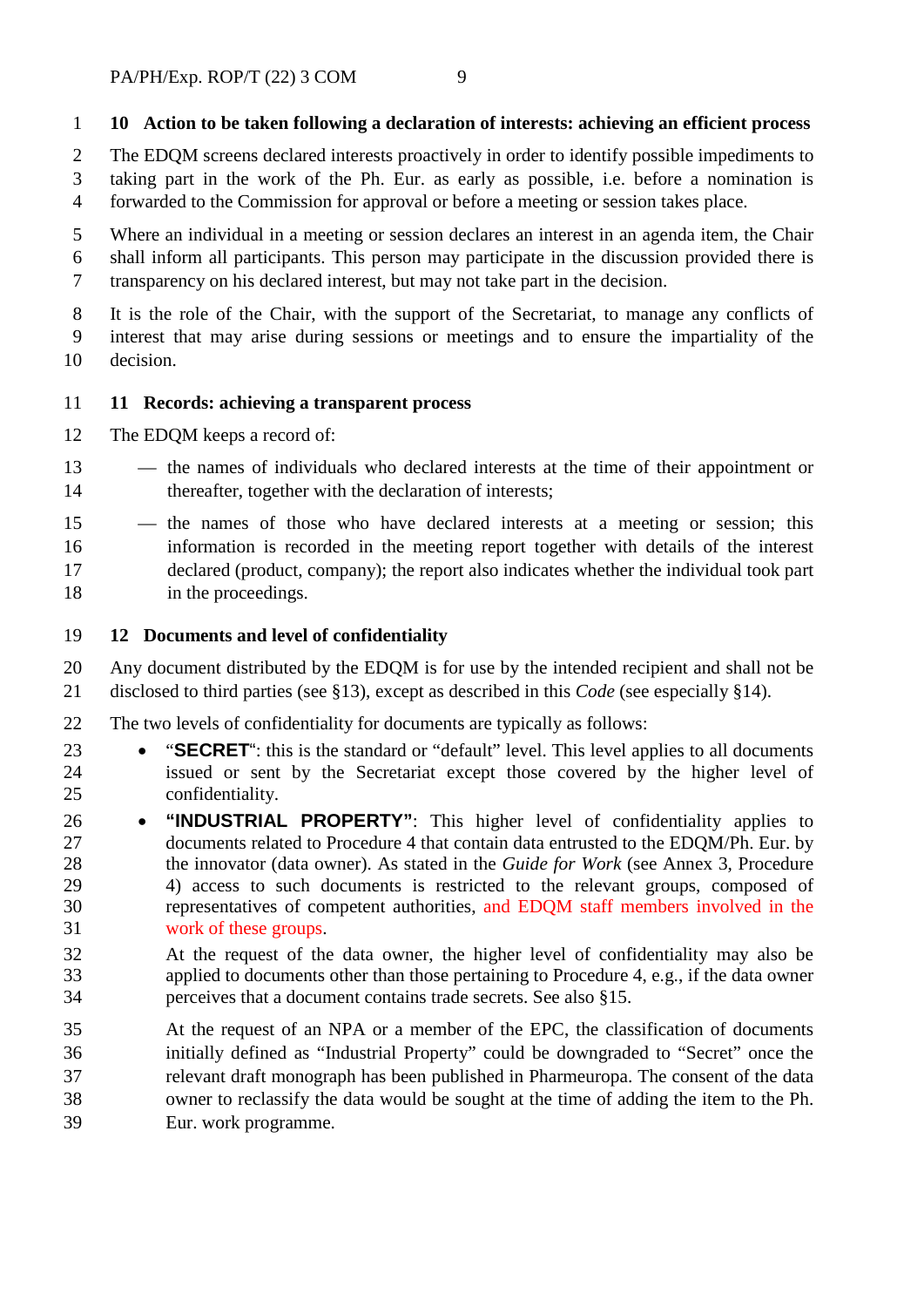## <span id="page-8-0"></span>**13 Involvement of third parties (or "associates")**

 Any individual taking part in the work of the Ph. Eur. (see §5 Scope) may involve other persons in that work **only** where this is useful for its **advancement.**

 In such cases, this individual might need to share document(s) received from the EDQM with third parties such as:

- Laboratory supporting the work of an expert,
- national expert groups working on related topics

 When doing so, the individual taking part in the work of the Ph. Eur. is fully responsible for ensuring that the persons or parties to whom he has sent the document are entitled to receive the document (depending on the level of confidentiality, see §12) and have been made aware that the information and data provided are confidential and also that the results of the work shall be used for the purposes of the Ph. Eur. alone. See §14 for further details.

#### <span id="page-8-1"></span>**14 Distribution of documents**

 Documents distributed by the EDQM have an assigned level of confidentiality (see §12). Typical recipients of such documents are persons or parties directly involved in the

- elaboration of the Ph. Eur., such as:
- the relevant Ph. Eur. group
- NPAs
- the EPC
- By default, these recipients shall not further distribute the received documents. However, exceptions may be made:
- 24 for the involvement of third parties supporting the work of the Ph. Eur. (see §13);
- if the circumstances under which the documents may be further distributed are met (see §12) and if the persons receiving the document recipients are made aware of the confidentiality management rules of the Ph. Eur.
- The EDQM may also share document(s) to another Ph. Eur. group working on related topics. only where this is useful for the its advancement of the work of the Ph. Eur.

#### <span id="page-8-2"></span>**15 Confidentiality and use of data and information**

As laid down in the *Principles* of the *Guide for Work of the European Pharmacopoeia* (§10),

- the Ph. Eur. is committed to finding a balance between transparency and confidentiality. Thus, documents will be handled in accordance with the guidance described above and
- neither details on the decision-making process nor detailed data and information provided to
- the Ph. Eur. will be disclosed to the public (cf. §16).
- Although no such detailed information can be provided before or after the adoption of a text,
- high-level feedback (preferably oral) on why a comment was not supported by a group may
- be provided at the request of the commenter, usually after the adoption of the text by the EPC.

 - a legally defined national advisory body that advises its NPA, or its national delegation to the EPC.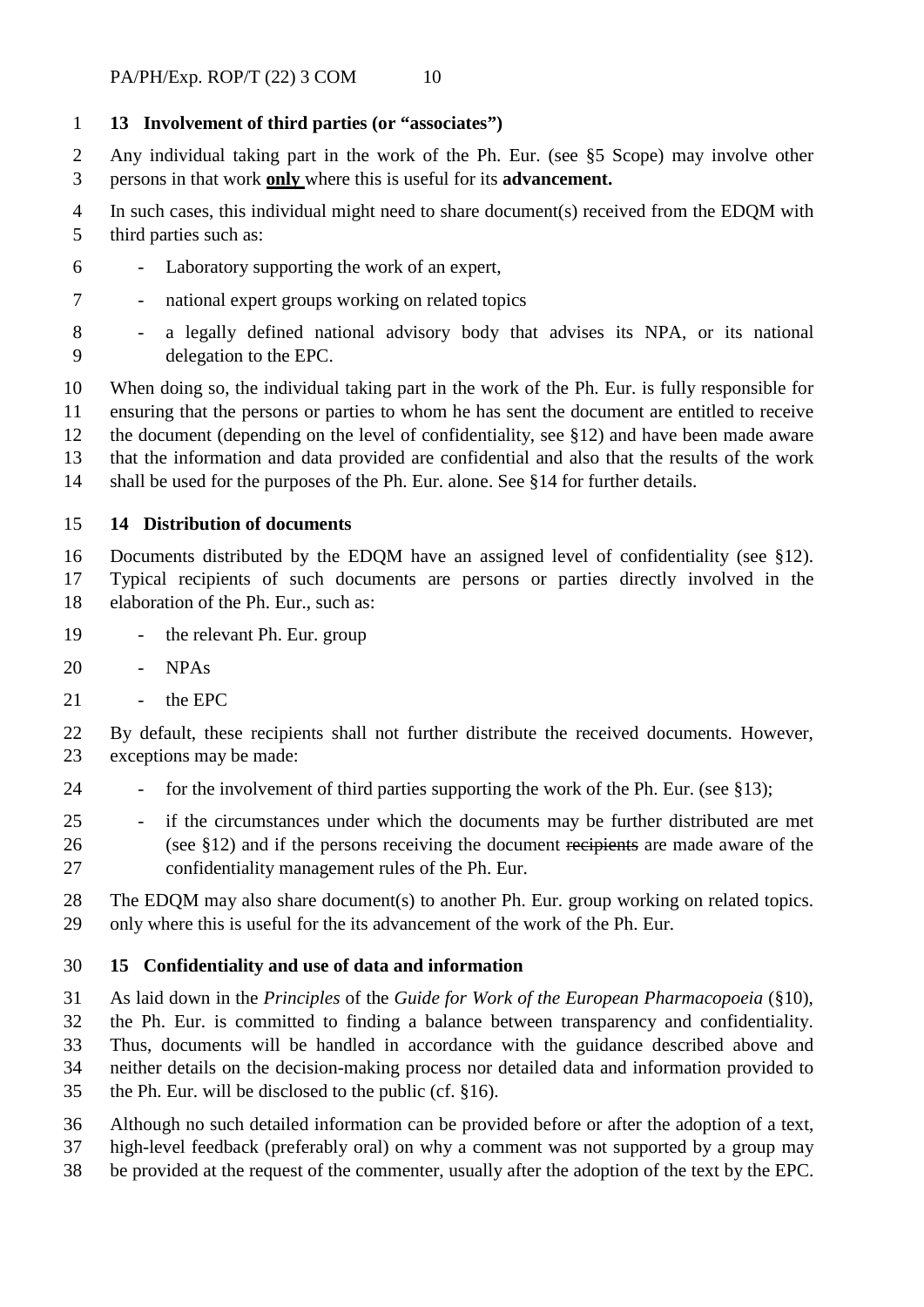- Such requests should be submitted to the NPA to which the comment was addressed (or to the
- EDQM, via its Helpdesk, if the comment was sent directly to the EDQM). The status of a text
- can be communicated at any time and is also freely accessible in the Knowledge database.
- If a manufacturer (data owner) requests its data to be treated in confidence (other than under
- Procedure 4) and the higher level of confidentiality (see §12) to be assigned, a written
- justification must be sent to the EDQM. The request is then transferred to the EPC which will
- decide on the course of action to take. The requester will be kept informed of the EPC's
- <span id="page-9-0"></span>decision by the EDQM (see also Annex 1).

## **16 Reference to documents and discussions at meetings**

 Documents and the discussions that take place at any meetings (including sessions of the EPC) shall not be referred to in publications of any kind and shall not be disclosed to third 12 parties, except as described in § 13 to 15.

 Data or information provided in documents or during discussions on work items shall be used only for the work allocated to the group by the EPC or for the work of the EPC. This

restriction does not apply in the event that an individual taking part in the work of the Ph. Eur.

has legitimate access via sources other than the EDQM document or where the EDQM

provides public access to a document (e.g. technical guides, *Rules of Procedure, Guide for* 

*Work, Privacy Statement*).

## <span id="page-9-1"></span>**17 Handling of unforeseen or complex situations or issues**

 A group may be faced with unforeseen or complex situations or issues during the development of a standard or text. In such cases, it may be necessary to take specific measures to redress the situation or issue(s). Such measures may be either temporary or permanent. Further guidance is given in Annex 1.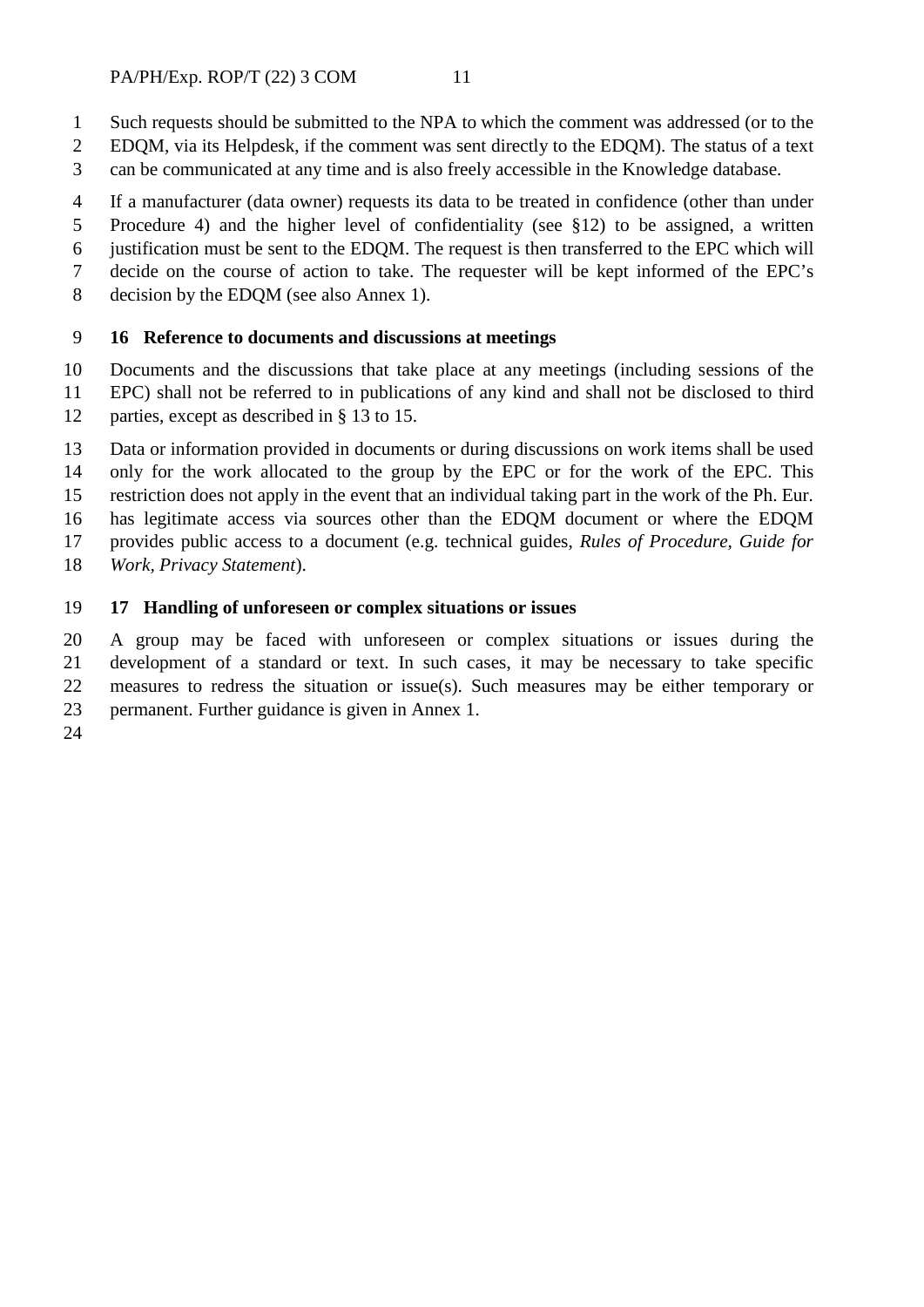# ANNEX 1: HANDLING OF UNFORESEEN OR COMPLEX SITUATIONS: BEST PRACTICE RECOMMENDATIONS

 A group may be faced with unforeseen or complex situations or issues during the development of a standard or text. In such cases, the Chair of the group together with the Secretariat shall consider the best possible approach to assist the group. The measures proposed may be either temporary (once or for a limited time only) or permanent.

 This annex is intended to provide guidance and recommendations to the Chair of the group, the Secretariat and the group members on how to overcome such difficulties but also to indicate when and under what circumstances the EPC's agreement is to be sought before proceeding. For all cases not mentioned below, the advice (or decision) of the EPC shall be sought beforehand.

#### **Temporary measures:**

Such measures may be considered, for example, in the following situations:

- A document important to the work of the Ph. Eur. contains strictly confidential data to which access shall be restricted, for example to representatives of competent authorities (NPAs, regulatory authorities or OMCLs), when some members of the group are employees or consultants in the pharmaceutical or associated industry.
- Group discussions are come to a halt either because of a lack of expertise or because of a (perceived or confirmed) conflict of interest.

 In such cases, the Chair of the group together with the Secretariat considers the best possible temporary measures to resolve the issue in question.

- 
- Issue of confidentiality:

 As stated under §15, the data owner or the author of a document can request the 27 data/document to be treated in confidence (other than under Procedure 4) and the higher level of confidentiality assigned. In this case, a written justification must be sent to the EDQM. The request is then transferred to the EPC who will decide on the course of action to be taken. Typical options are:

- Requesting all members of the group to sign a confidentiality agreement before the data/document are provided. Where appropriate, the Secretariat will also add a note on the document clarifying the conditions under which it may or may not be distributed to third parties (as decided by the EPC).
- Assigning the higher level of confidentiality i.e. "INDUSTRIAL PROPERTY" to the document and distributing it to members from competent authorities only in the group concerned or to members that do not hold an interest in the pharmaceutical or a related industry. In the event that these members express a desire or need to discuss the document, the Secretariat will arrange a meeting with them only. However, a summary of the discussion will be provided to the whole group, ensuring that no